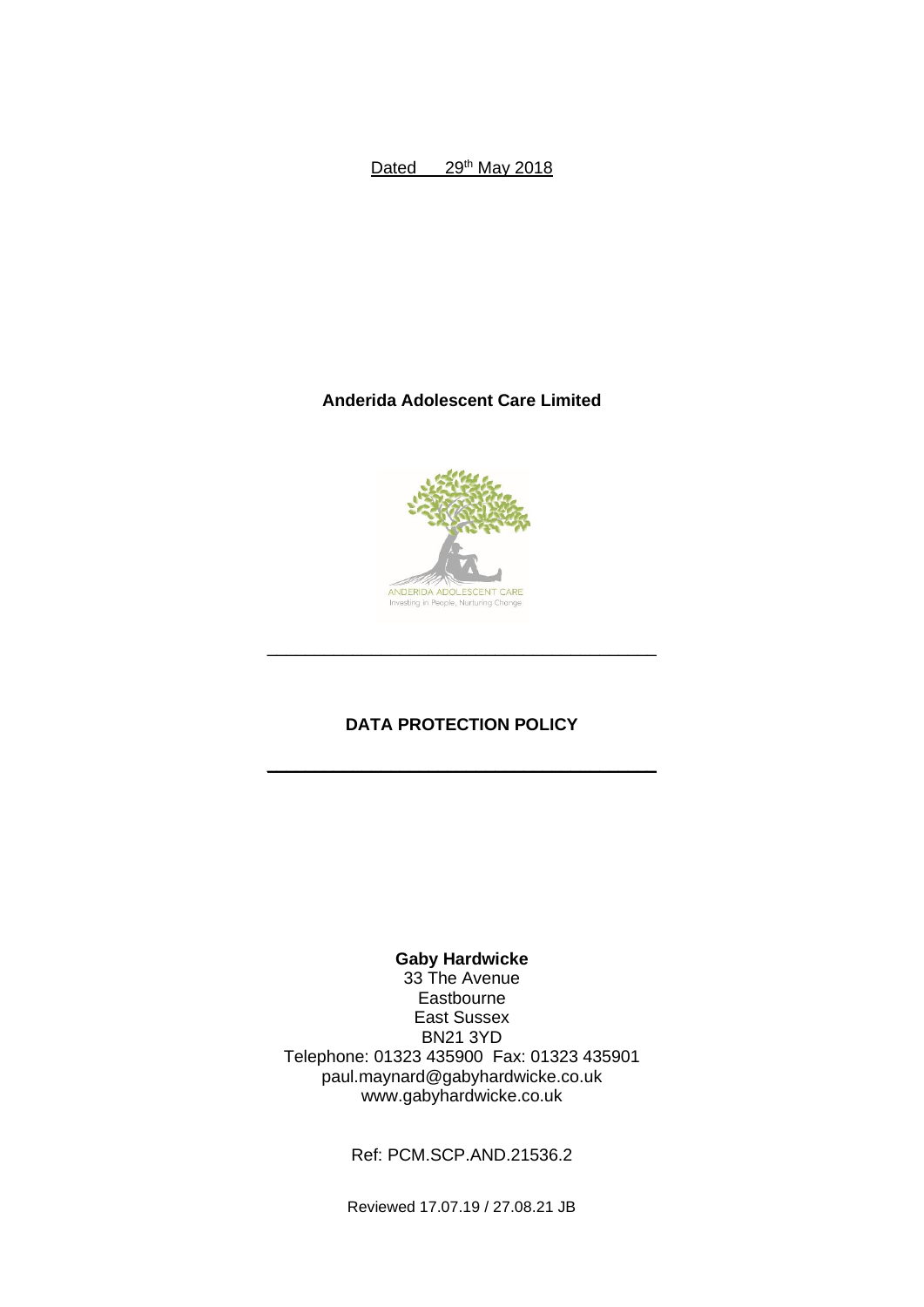You must read this policy because it gives important information about:

- the data protection principles with which the Company must comply;
- what is meant by personal information (or data) and sensitive personal information (or data);
- how we gather, use and (ultimately) delete personal information and sensitive personal information in accordance with the data protection principles;
- where more detailed privacy information can be found, eq about the personal information we gather and use about you, how it is used, stored and transferred, for what purposes, the steps taken to keep that information secure and for how long it is kept;
- your rights and obligations in relation to data protection; and
- the consequences of failure to comply with this policy.

Once you have read and understood this policy, please confirm you that have done so by signing and returning the attached copy to Jane Bettley.

### **1. INTRODUCTION**

- 1.1 The Company obtains, keeps and uses personal information (also referred to as data) about job applicants and about current and former employees, temporary and agency workers, contractors, interns, volunteers and apprentices for a number specific lawful purposes, as set out in the Company's data protection privacy notices relating to recruitment and employment.
- 1.2 This policy sets out how we comply with our data protection obligations and seek to protect personal information relating to our workforce. Its purpose is also to ensure that staff understand and comply with the rules governing the collection, use and deletion of personal information to which they may have access in the course of their work.
- 1.3 We are committed to complying with our data protection obligations, and to being concise, clear and transparent about how we obtain and use personal information relating to our workforce, and how (and when) we delete that information once it is no longer required.
- 1.4 Jane Bettley is responsible for data protection compliance within the Company. If you have any questions or comments about the content of this policy or if you need further information, you should contact Jane Bettley, who can be contacted by email on [info@anderidacare.co.uk](mailto:info@anderidacare.co.uk) and telephone on 01323 410655.

#### **2. SCOPE**

- 2.1 This policy applies to the personal information of job applicants and current and former staff, including employees, temporary and agency workers, interns, volunteers and apprentices.
- 2.2 Staff should refer to the Company's Data Protection Privacy Notice and, where appropriate, to its other relevant policies including in relation to internet, email and communications, monitoring, social media, information security, data retention, and criminal record information, which contain further information regarding the protection of personal information in those contexts.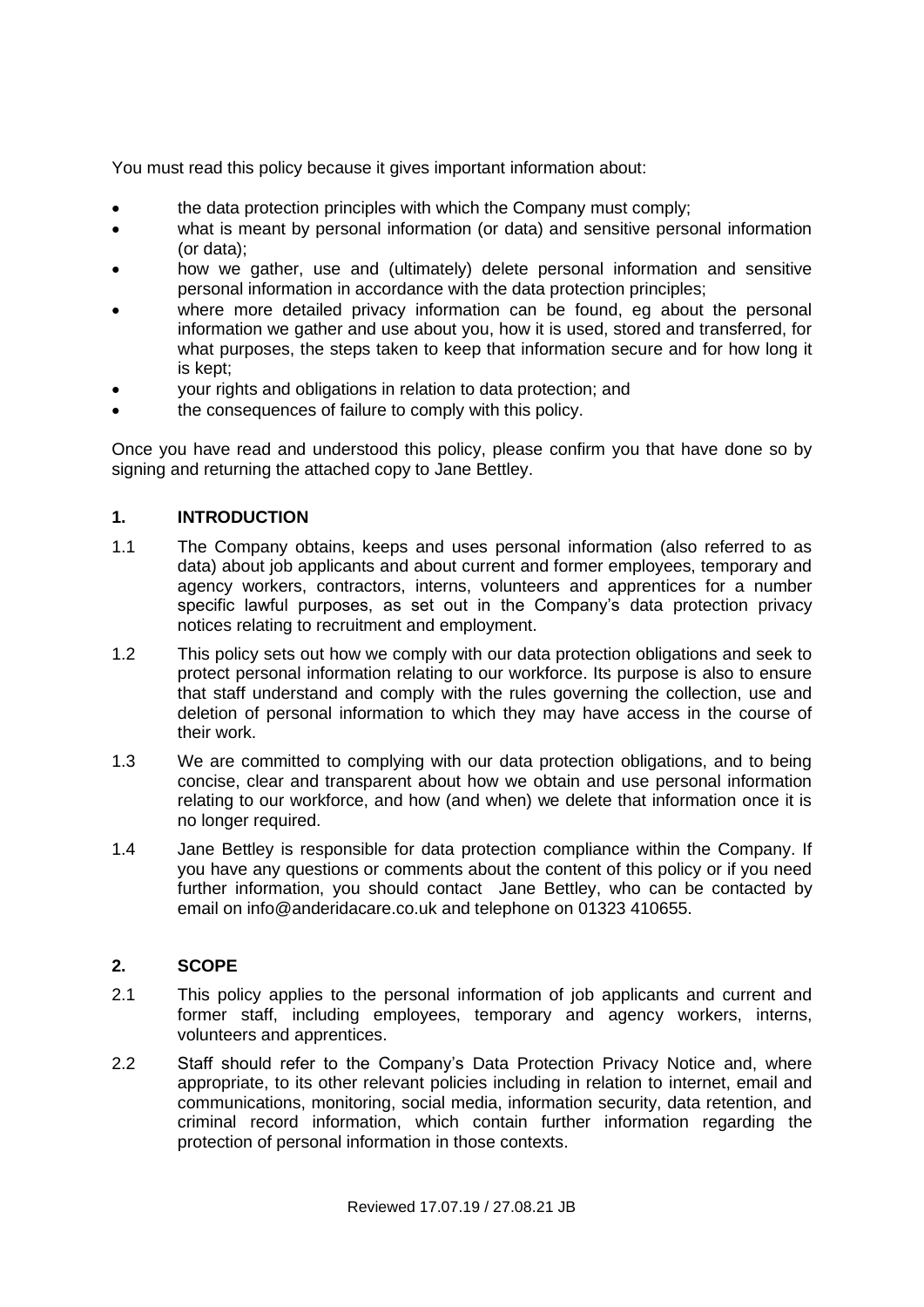2.3 We will review and update this policy regularly in accordance with our data protection obligations. It does not form part of any employee's contract of employment and we may amend, update or supplement it from time to time. We will circulate any new or modified policy to staff when it is adopted.

#### **3. DEFINITIONS**

| criminal records<br>information:   | means personal information relating to criminal<br>convictions<br>offences,<br>and<br>allegations,<br>proceedings, and related security measures;                                                                                                                                                                                                                  |
|------------------------------------|--------------------------------------------------------------------------------------------------------------------------------------------------------------------------------------------------------------------------------------------------------------------------------------------------------------------------------------------------------------------|
| data breach:                       | means a breach of security leading to the<br>accidental or unlawful destruction, loss, alteration,<br>unauthorised disclosure of, or access to, personal<br>information;                                                                                                                                                                                           |
| data subject:                      | means the individual to whom the personal<br>information relates;                                                                                                                                                                                                                                                                                                  |
| personal information:              | (sometimes known as personal data) means<br>information relating to an individual who can be<br>identified (directly or indirectly) from that<br>information;                                                                                                                                                                                                      |
| processing information:            | means obtaining, recording, organising, storing,<br>amending, retrieving, disclosing and/or destroying<br>information, or using or doing anything with it;                                                                                                                                                                                                         |
| pseudonymised:                     | means the process by which personal information<br>is processed in such a way that it cannot be used<br>to identify an individual without the use of<br>additional information, which is kept separately<br>and subject to technical and organisational<br>measures to ensure that the personal information<br>cannot be attributed to an identifiable individual; |
| sensitive personal<br>information: | (sometimes known as 'special categories of<br>personal data' or 'sensitive personal data') means<br>personal information about an individual's race,<br>ethnic origin, political opinions, religious<br>or<br>philosophical beliefs, trade union membership (or<br>non-membership), genetics information, biometric                                                |

#### **4. DATA PROTECTION PRINCIPLES**

- 4.1 The Company will comply with the following data protection principles when processing personal information:
	- 4.1.1 we will process personal information lawfully, fairly and in a transparent manner;

<span id="page-2-1"></span><span id="page-2-0"></span>sex life or sexual orientation.

information (where used to identify an individual) and information concerning an individual's health,

4.1.2 we will collect personal information for specified, explicit and legitimate purposes only, and will not process it in a way that is incompatible with those legitimate purposes;

Reviewed 17.07.19 / 27.08.21 JB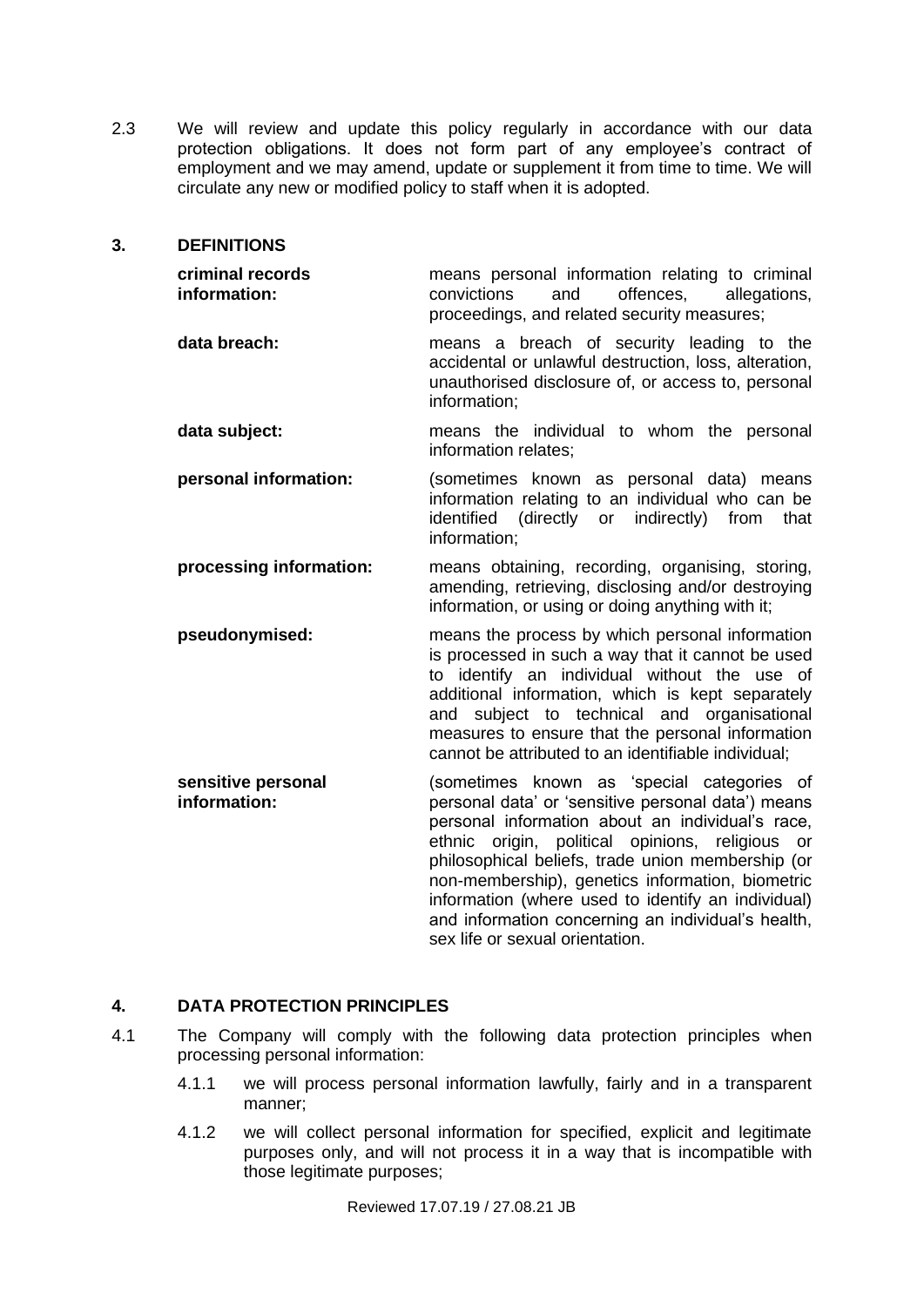- 4.1.3 we will only process the personal information that is adequate, relevant and necessary for the relevant purposes;
- 4.1.4 we will keep accurate and up to date personal information, and take reasonable steps to ensure that inaccurate personal information are deleted or corrected without delay;
- 4.1.5 we will keep personal information in a form which permits identification of data subjects for no longer than is necessary for the purposes for which the information is processed; and
- <span id="page-3-0"></span>4.1.6 we will take appropriate technical and organisational measures to ensure that personal information are kept secure and protected against unauthorised or unlawful processing, and against accidental loss, destruction or damage.

## **5. BASIS FOR PROCESSING PERSONAL INFORMATION**

- 5.1 In relation to any processing activity we will, before the processing starts for the first time, and then regularly while it continues:
	- 5.1.1 review the purposes of the particular processing activity, and select the most appropriate lawful basis (or bases) for that processing, ie:
		- (1) that the data subject has consented to the processing;
		- (2) that the processing is necessary for the performance of a contract to which the data subject is party or in order to take steps at the request of the data subject prior to entering into a contract;
		- (3) that the processing is necessary for compliance with a legal obligation to which the Company is subject;
		- (4) that the processing is necessary for the protection of the vital interests of the data subject or another natural person; or
		- (5) that the processing is necessary for the performance of a task carried out in the public interest or exercise of official authority; or
		- (6) that the processing is necessary for the purposes of legitimate interests of the Company or a third party, except where those interests are overridden by the interests of fundamental rights and freedoms of the data subject—see clause [5.2](#page-4-0) below.
	- 5.1.2 except where the processing is based on consent, satisfy ourselves that the processing is necessary for the purpose of the relevant lawful basis (ie that there is no other reasonable way to achieve that purpose);
	- 5.1.3 document our decision as to which lawful basis applies, to help demonstrate our compliance with the data protection principles;
	- 5.1.4 include information about both the purposes of the processing and the lawful basis for it in our relevant privacy notice(s);
	- 5.1.5 where sensitive personal information is processed, also identify a lawful special condition for processing that information (see paragraph [6.2.2](#page-4-1) below), and document it; and
	- 5.1.6 where criminal offence information is processed, also identify a lawful condition for processing that information, and document it.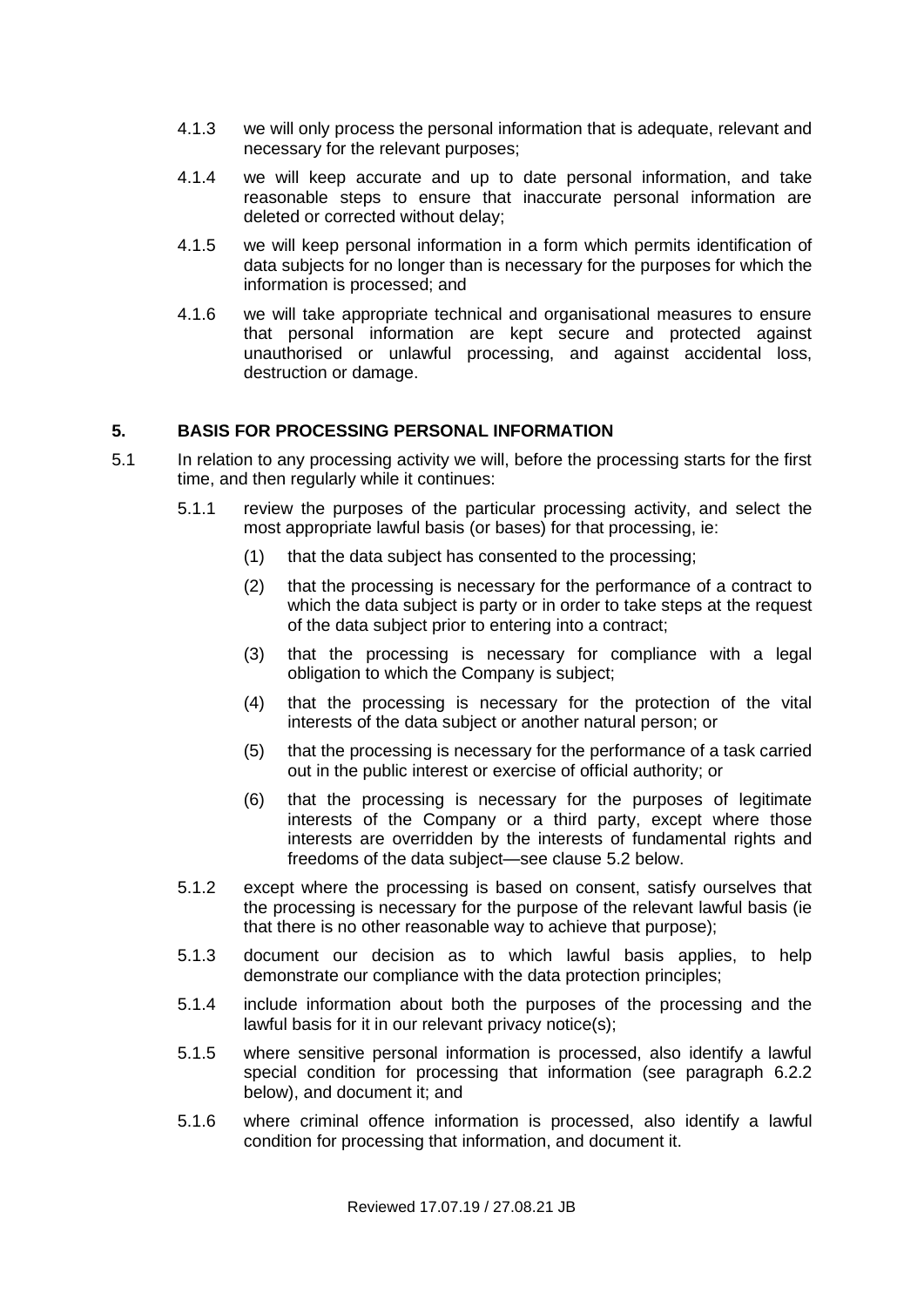- <span id="page-4-0"></span>5.2 When determining whether the Company's legitimate interests are the most appropriate basis for lawful processing, we will:
	- 5.2.1 conduct a legitimate interests assessment (LIA) and keep a record of it, to ensure that we can justify our decision;
	- 5.2.2 if the LIA identifies a significant privacy impact, consider whether we also need to conduct a data protection impact assessment (DPIA);
	- 5.2.3 keep the LIA under review, and repeat it if circumstances change; and
	- 5.2.4 include information about our legitimate interests in our relevant privacy notice(s).

#### **6. SENSITIVE PERSONAL INFORMATION**

- 6.1 Sensitive personal information is sometimes referred to as 'special categories of personal data' or 'sensitive personal data'.
- <span id="page-4-1"></span>6.2 The Company may from time to time need to process sensitive personal information. We will only process sensitive personal information if:
	- 6.2.1 we have a lawful basis for doing so as set out in paragraph [5.1.1](#page-3-0) above, eg it is necessary for the performance of the employment contract, to comply with the Company's legal obligations or for the purposes of the Company's legitimate interests; and
	- 6.2.2 one of the special conditions for processing sensitive personal information applies, eg:
		- (1) the data subject has given has given explicit consent;
		- (2) the processing is necessary for the purposes of exercising the employment law rights or obligations of the Company or the data subject;
		- (3) the processing is necessary to protect the data subject's vital interests, and the data subject is physically incapable of giving consent;
		- (4) processing relates to personal data which are manifestly made public by the data subject;
		- (5) the processing is necessary for the establishment, exercise or defence of legal claims; or
		- (6) the processing is necessary for reasons of substantial public interest.
- 6.3 Before processing any sensitive personal information, staff must notify Jane Bettley of the proposed processing, in order that Jane Bettley may assess whether the processing complies with the criteria noted above.
- <span id="page-4-2"></span>6.4 Sensitive personal information will not be processed until:
	- 6.4.1 the assessment referred to in paragraph [6.3](#page-4-2) has taken place; and
	- 6.4.2 the individual has been properly informed (by way of a privacy notice or otherwise) of the nature of the processing, the purposes for which it is being carried out and the legal basis for it.
- 6.5 The Company will not carry out automated decision-making (including profiling) based on any individual's sensitive personal information.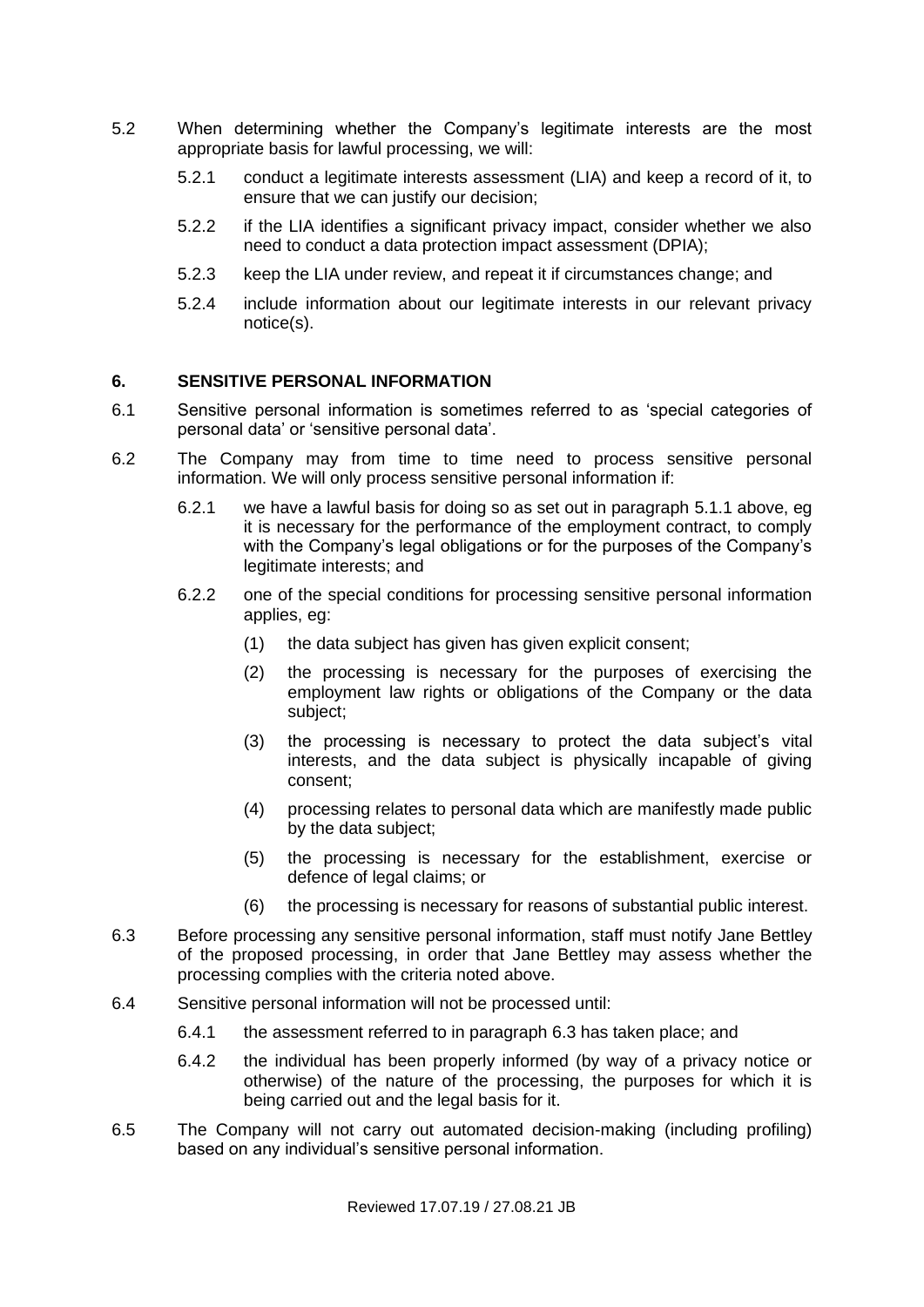- 6.6 The Company's Data Protection Privacy Notice sets out the types of sensitive personal information that the Company processes, what it is used for and the lawful basis for the processing.
- 6.7 In relation to sensitive personal information, the Company will comply with the procedures set out in paragraphs [6.8](#page-5-0) and [6.9](#page-5-1) below to make sure that it complies with the data protection principles set out in paragraph [4](#page-2-0) above.
- <span id="page-5-0"></span>6.8 **During the recruitment process**: the HR department, with guidance from Jane Bettley**,** will ensure that (except where the law permits otherwise):
	- 6.8.1 during the short-listing, interview and decision-making stages, no questions are asked relating to sensitive personal information, eg race or ethnic origin, trade union membership or health;
	- 6.8.2 if sensitive personal information is received, eg the applicant provides it without being asked for it within his or her CV or during the interview, no record is kept of it and any reference to it is immediately deleted or redacted;
	- 6.8.3 any completed equal opportunities monitoring form is kept separate from the individual's application form, and not be seen by the person shortlisting, interviewing or making the recruitment decision;
	- 6.8.4 'right to work' checks are carried out before an offer of employment is made unconditional, and not during the earlier short-listing, interview or decision-making stages;
	- 6.8.5 we will only ask health questions once an offer of employment has been made.
- <span id="page-5-1"></span>6.9 **During employment**: the HR department, with guidance from Jane Bettley, will process:
	- 6.9.1 health information for the purposes of administering sick pay, keeping sickness absence records, monitoring staff attendance and facilitating employment-related health and sickness benefits;
	- 6.9.2 sensitive personal information for the purposes of equal opportunities monitoring and pay equality reporting. Where possible, this information will be anonymised; and
	- 6.9.3 trade union membership information for the purposes of staff administration and administering 'check off'.

## **7. CRIMINAL RECORDS INFORMATION**

Criminal records information will be processed in accordance with the Company's policies**.**

#### **8. DATA PROTECTION IMPACT ASSESSMENTS (DPIAS)**

- 8.1 Where processing is likely to result in a high risk to an individual's data protection rights (eg where the Company is planning to use a new form of technology), we will, before commencing the processing, carry out a DPIA to assess:
	- 8.1.1 whether the processing is necessary and proportionate in relation to its purpose;
	- 8.1.2 the risks to individuals; and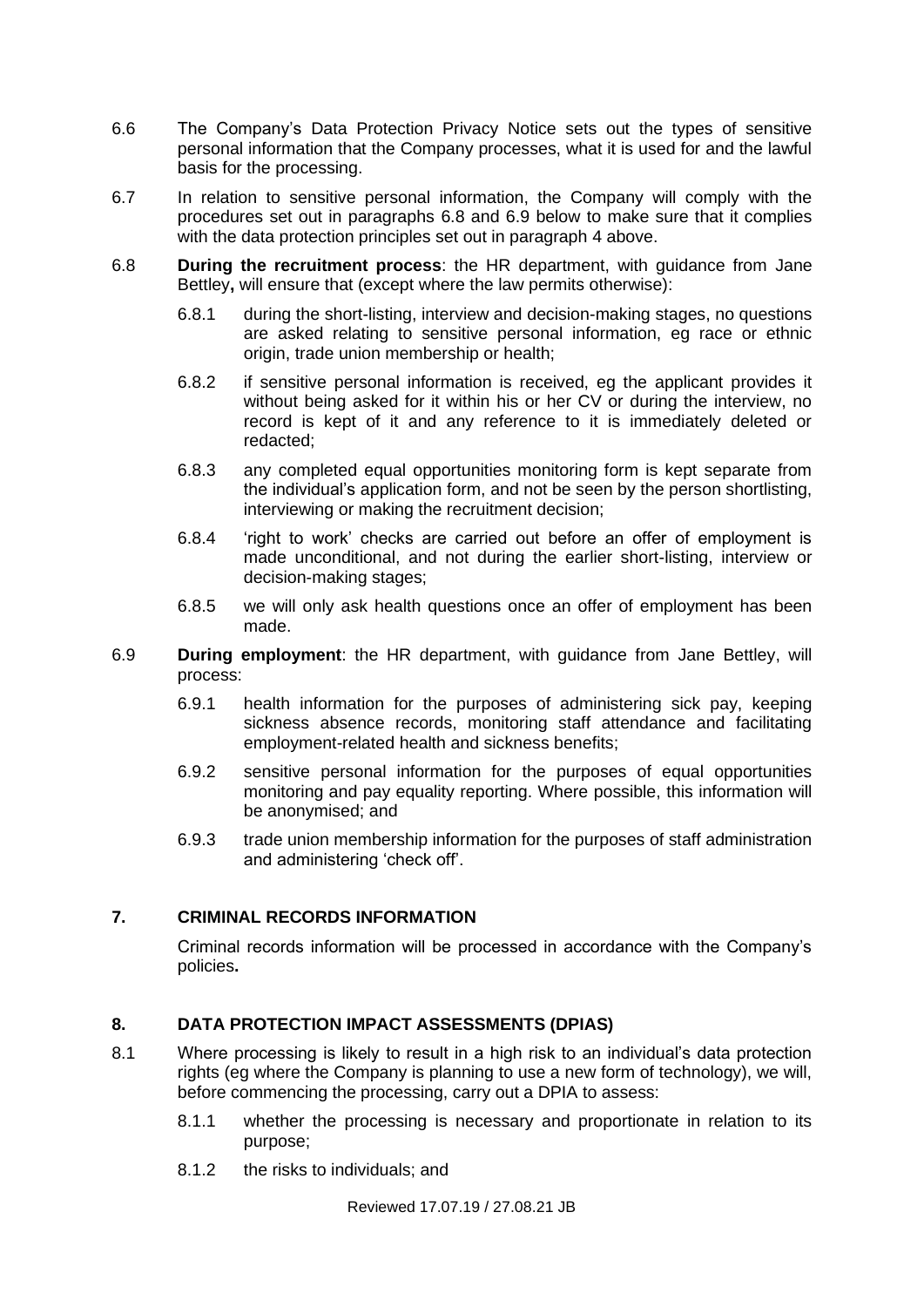- 8.1.3 what measures can be put in place to address those risks and protect personal information.
- 8.2 Before any new form of technology is introduced, the manager responsible should therefore contact Jane Bettley in order that a DPIA can be carried out.
- 8.3 During the course of any DPIA, the employer will seek the advice of Jane Bettley and the views of a representative group of employees and any other relevant stakeholders.

#### **9. DOCUMENTATION AND RECORDS**

- 9.1 We will keep written records of processing activities which are high risk, ie which may result in a risk to individuals' rights and freedoms or involve sensitive personal information or criminal records information, including:
	- 9.1.1 the name and details of the employer's organisation (and where applicable, of other controllers, the employer's representative and DPO);
	- 9.1.2 the purposes of the processing;
	- 9.1.3 a description of the categories of individuals and categories of personal data;
	- 9.1.4 categories of recipients of personal data;
	- 9.1.5 where possible, retention schedules; and
	- 9.1.6 where possible, a description of technical and organisational security measures.
- 9.2 As part of our record of processing activities we document, or link to documentation, on:
	- 9.2.1 information required for privacy notices;
	- 9.2.2 records of consent;
	- 9.2.3 controller-processor contracts;
	- 9.2.4 the location of personal information;
	- 9.2.5 DPIAs; and
	- 9.2.6 records of data breaches.
- 9.3 If we process sensitive personal information or criminal records information, we will keep written records of:
	- 9.3.1 the relevant purpose(s) for which the processing takes place, including (where required) why it is necessary for that purpose;
	- 9.3.2 the lawful basis for our processing; and
	- 9.3.3 whether we retain and erase the personal information in accordance with our policy document and, if not, the reasons for not following our policy.
- 9.4 We will conduct regular reviews of the personal information we process and update our documentation accordingly. This may include:
	- 9.4.1 carrying out information audits to find out what personal information the Company holds;
	- 9.4.2 distributing questionnaires and talking to staff across the Company to get a more complete picture of our processing activities; and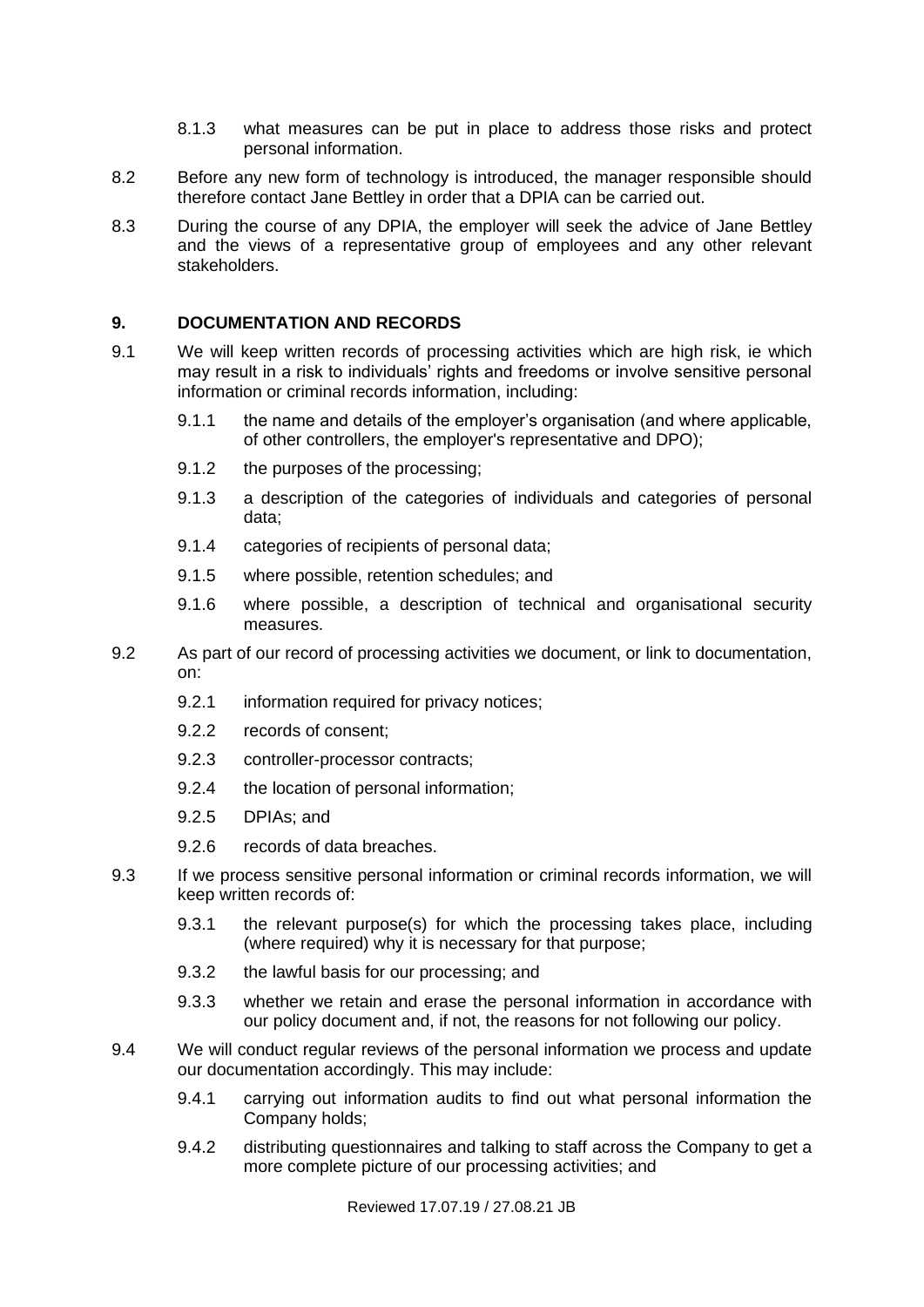- 9.4.3 reviewing our policies, procedures, contracts and agreements to address areas such as retention, security and data sharing.
- 9.5 We may document our processing activities in electronic form so we can add, remove and amend information easily.

#### **10. PRIVACY NOTICE**

- 10.1 The Company will issue privacy notices from time to time, informing you about the personal information that we collect and hold relating to you, how you can expect your personal information to be used and for what purposes.
- 10.2 We will take appropriate measures to provide information in privacy notices in a concise, transparent, intelligible and easily accessible form, using clear and plain language.

#### **11. INDIVIDUAL RIGHTS**

- <span id="page-7-2"></span><span id="page-7-0"></span>11.1 You (in common with other data subjects) have the following rights in relation to your personal information:
	- 11.1.1 to be informed about how, why and on what basis that information is processed—see the Company's Data Protection Privacy Notice;
	- 11.1.2 to obtain confirmation that your information is being processed and to obtain access to it and certain other information, by making a subject access request—see the Company's subject access request policy;
	- 11.1.3 to have data corrected if it is inaccurate or incomplete;
	- 11.1.4 to have data erased if it is no longer necessary for the purpose for which it was originally collected/processed, or if there are no overriding legitimate grounds for the processing (this is sometimes known as 'the right to be forgotten');
	- 11.1.5 to restrict the processing of personal information where the accuracy of the information is contested, or the processing is unlawful (but you do not want the data to be erased), or where the employer no longer needs the personal information but you require the data to establish, exercise or defend a legal claim; and
	- 11.1.6 to restrict the processing of personal information temporarily where you do not think it is accurate (and the employer is verifying whether it is accurate), or where you have objected to the processing (and the employer is considering whether the organisation's legitimate grounds override your interests).
- <span id="page-7-1"></span>11.2 If you wish to exercise any of the rights in paragraphs [11.1.3](#page-7-0) to [11.1.6,](#page-7-1) please contact Jane Bettley.

#### **12. INDIVIDUAL OBLIGATIONS**

12.1 Individuals are responsible for helping the Company keep their personal information up to date. You should let Jane Bettley know if the information you have provided to the Company changes, for example if you move house or change details of the bank or building society account to which you are paid.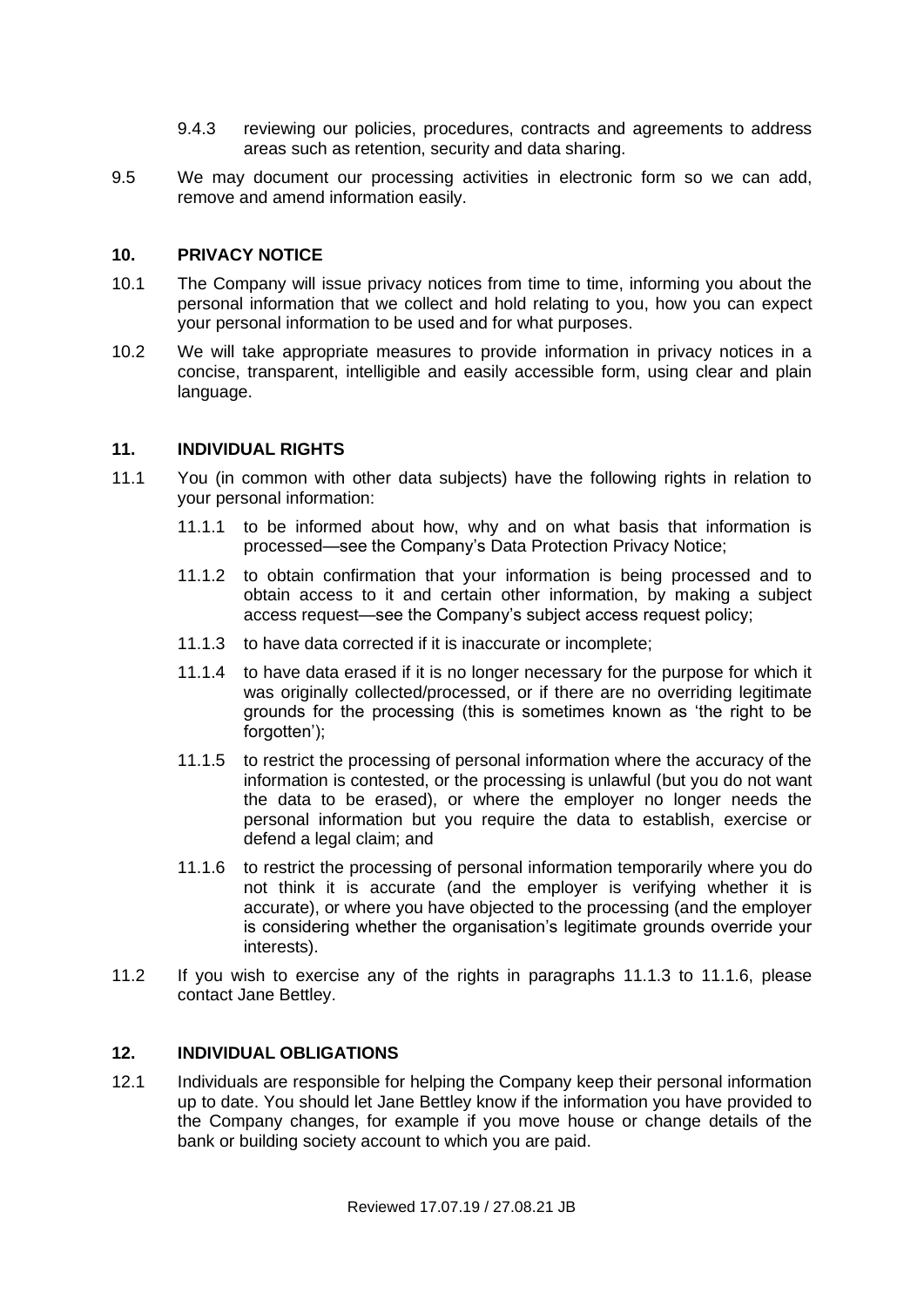- 12.2 You may have access to the personal information of other members of staff, suppliers and clients of the Company in the course of your employment or engagement. If so, the Company expects you to help meet its data protection obligations to those individuals. For example, you should be aware that they may also enjoy the rights set out in paragraph [11.1](#page-7-2) above.
- 12.3 If you have access to personal information, you must:
	- 12.3.1 only access the personal information that you have authority to access, and only for authorised purposes;
	- 12.3.2 only allow other Company staff to access personal information if they have appropriate authorisation;
	- 12.3.3 only allow individuals who are not Company staff to access personal information if you have specific authority to do so from Jane Bettley;
	- 12.3.4 keep personal information secure (eg by complying with rules on access to premises, computer access, password protection and secure file storage and destruction and other precautions set out in the Company's policies);
	- 12.3.5 not remove personal information, or devices containing personal information (or which can be used to access it), from the Company's premises unless appropriate security measures are in place (such as pseudonymisation, encryption or password protection) to secure the information and the device; and
	- 12.3.6 not store personal information on local drives or on personal devices that are used for work purposes.
- 12.4 You should contact Jane Bettley if you are concerned or suspect that one of the following has taken place (or is taking place or likely to take place):
	- 12.4.1 processing of personal data without a lawful basis for its processing or, in the case of sensitive personal information, without one of the conditions in paragraph [6.2.2](#page-4-1) being met;
	- 12.4.2 any data breach as set out in paragraph [15.1](#page-10-0) below;
	- 12.4.3 access to personal information without the proper authorisation;
	- 12.4.4 personal information not kept or deleted securely;
	- 12.4.5 removal of personal information, or devices containing personal information (or which can be used to access it), from the Company's premises without appropriate security measures being in place;
	- 12.4.6 any other breach of this policy or of any of the data protection principles set out in paragraph [4.1](#page-2-1) above.

#### **13. INFORMATION SECURITY**

- 13.1 The Company will use appropriate technical and organisational measures in accordance with the Company's policies to keep personal information secure, and in particular to protect against unauthorised or unlawful processing and against accidental loss, destruction or damage. These may include:
	- 13.1.1 making sure that, where possible, personal information is pseudonymised or encrypted;
	- 13.1.2 ensuring the ongoing confidentiality, integrity, availability and resilience of processing systems and services;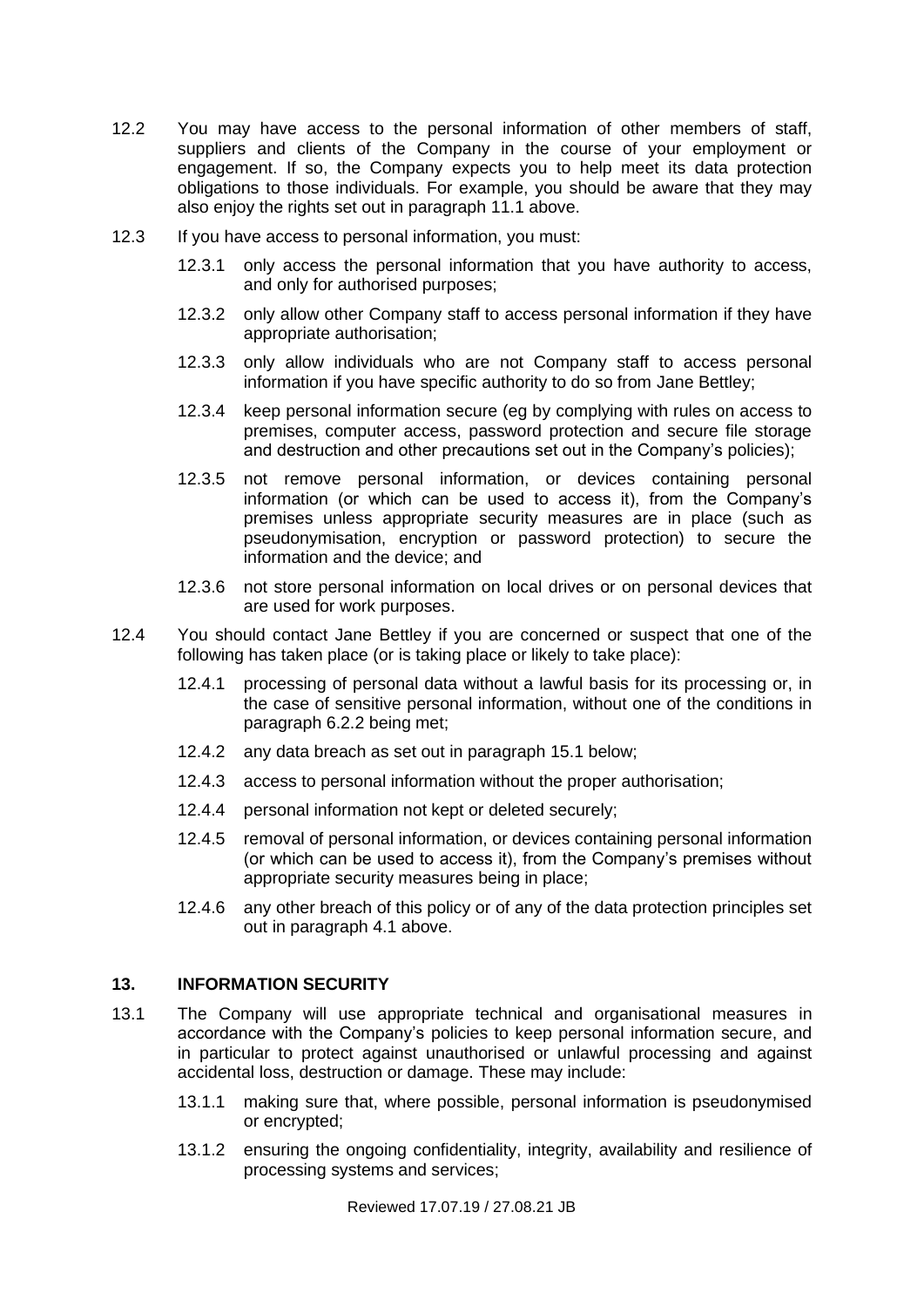- 13.1.3 ensuring that, in the event of a physical or technical incident, availability and access to personal information can be restored in a timely manner; and
- 13.1.4 a process for regularly testing, assessing and evaluating the effectiveness of technical and organisational measures for ensuring the security of the processing.
- 13.2 Where the Company uses external organisations to process personal information on its behalf, additional security arrangements need to be implemented in contracts with those organisations to safeguard the security of personal information. In particular, contracts with external organisations must provide that:
	- 13.2.1 the organisation may act only on the written instructions of the Company;
	- 13.2.2 those processing the data are subject to a duty of confidence;
	- 13.2.3 appropriate measures are taken to ensure the security of processing;
	- 13.2.4 sub-contractors are only engaged with the prior consent of the Company and under a written contract;
	- 13.2.5 the organisation will assist the Company in providing subject access and allowing individuals to exercise their rights in relation to data protection;
	- 13.2.6 the organisation will assist the Company in meeting its obligations in relation to the security of processing, the notification of data breaches and data protection impact assessments;
	- 13.2.7 the organisation will delete or return all personal information to the Company as requested at the end of the contract; and
	- 13.2.8 the organisation will submit to audits and inspections, provide the Company with whatever information it needs to ensure that they are both meeting their data protection obligations, and tell the Company immediately if it is asked to do something infringing data protection law.
- 13.3 Before any new agreement involving the processing of personal information by an external organisation is entered into, or an existing agreement is altered, the relevant staff must seek approval of its terms by Jane Bettley.

## **14. STORAGE AND RETENTION OF PERSONAL INFORMATION**

- 14.1 Personal information (and sensitive personal information) will be kept securely in accordance with the Company's policies and procedures**.**
- 14.2 Personal information (and sensitive personal information) should not be retained for any longer than necessary. The length of time over which data should be retained will depend upon the circumstances, including the reasons why the personal information was obtained. As a general rule personal information relating to employees, contractors and agency workers will be retained for at least seven years and information relating to unsuccessful job applicants will be retained for at least four months. Staff should follow the Company's Data Retention Policy which set out the relevant retention period, or the criteria that should be used to determine the retention period. Where there is any uncertainty, staff should consult Jane Bettley.
- 14.3 Personal information (and sensitive personal information) that is no longer required will be deleted permanently from our information systems and any hard copies will be destroyed securely.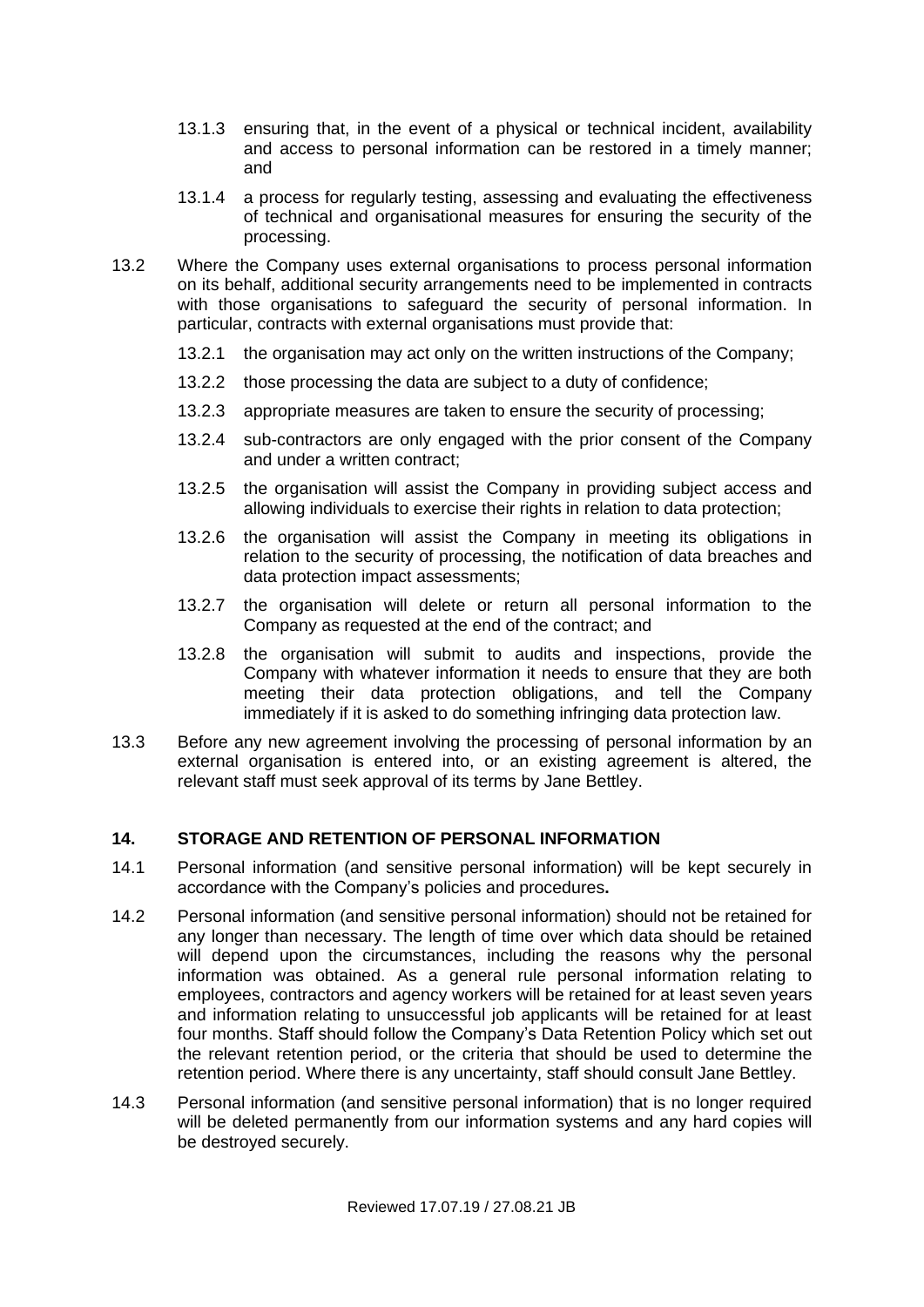### **15. DATA BREACHES**

- <span id="page-10-0"></span>15.1 A data breach may take many different forms, for example:
	- 15.1.1 loss or theft of data or equipment on which personal information is stored;
	- 15.1.2 unauthorised access to or use of personal information either by a member of staff or third party;
	- 15.1.3 loss of data resulting from an equipment or systems (including hardware and software) failure;
	- 15.1.4 human error, such as accidental deletion or alteration of data;
	- 15.1.5 unforeseen circumstances, such as a fire or flood;
	- 15.1.6 deliberate attacks on IT systems, such as hacking, viruses or phishing scams; and
	- 15.1.7 'blagging' offences, where information is obtained by deceiving the organisation which holds it.
- 15.2 The Company will:
	- 15.2.1 make the required report of a data breach to the Information Commissioner's Office without undue delay and, where possible within 72 hours of becoming aware of it, if it is likely to result in a risk to the rights and freedoms of individuals; and
	- 15.2.2 notify the affected individuals if a data breach is likely to result in a high risk to their rights and freedoms and notification is required by law.

### **16. INTERNATIONAL TRANSFERS**

16.1 The Company will not transfer personal information outside the European Economic Area (EEA), which comprises the countries in the European Union and Iceland, Liechtenstein and Norway.

## **17. TRAINING**

The Company will ensure that staff are adequately trained regarding their data protection responsibilities. Individuals whose roles require regular access to personal information, or who are responsible for implementing this policy or responding to subject access requests under this policy, will receive additional training to help them understand their duties and how to comply with them.

## **18. CONSEQUENCES OF FAILING TO COMPLY**

- 18.1 The Company takes compliance with this policy very seriously. Failure to comply with the policy:
	- 18.1.1 puts at risk the individuals whose personal information is being processed; and
	- 18.1.2 carries the risk of significant civil and criminal sanctions for the individual and the Company; and
	- 18.1.3 may, in some circumstances, amount to a criminal offence by the individual.